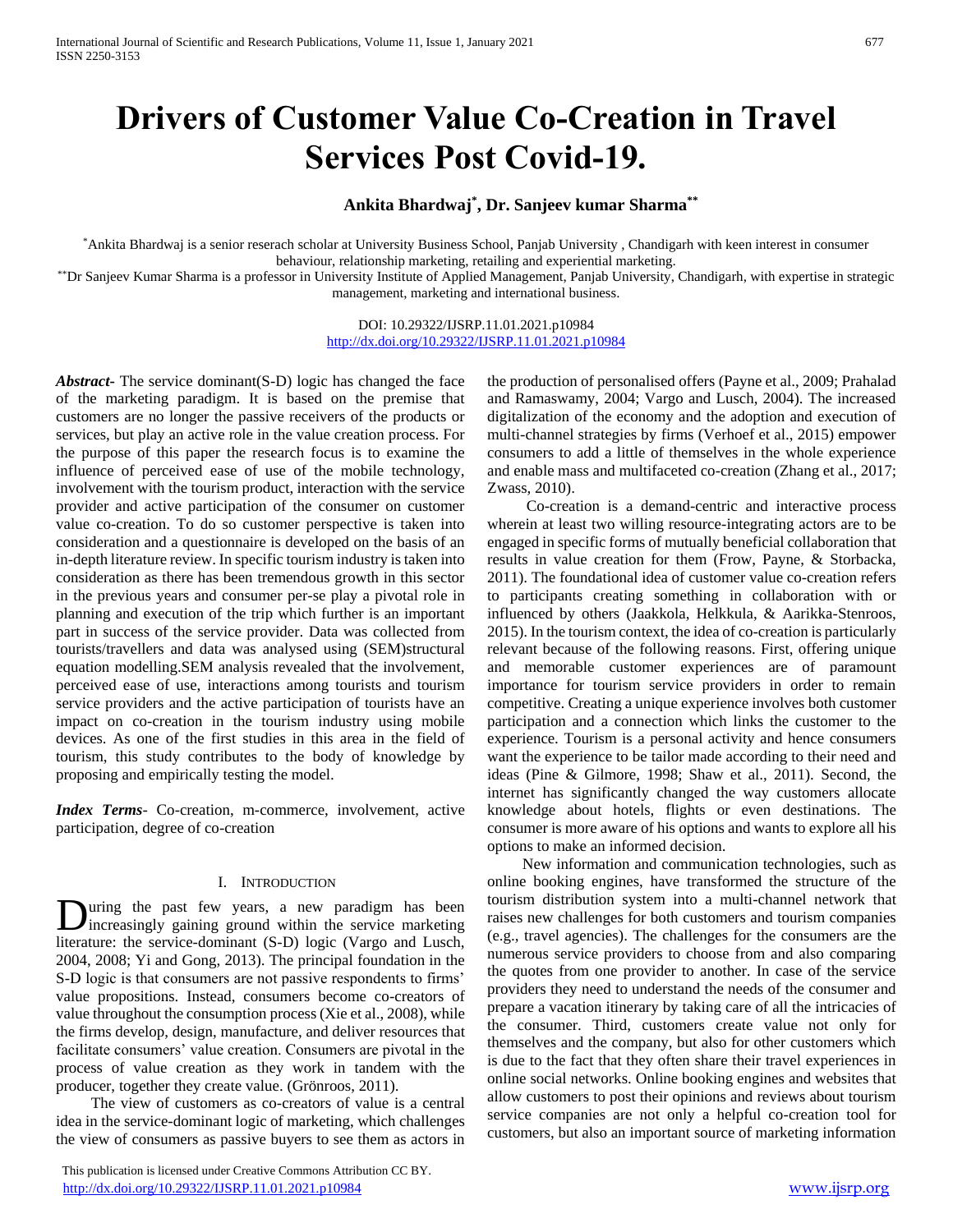about customer experiences for companies (Shaw et al., 2011; Wang & Fesenmaier, 2004).

# II. RESEARCH GAP AND OBJECTIVES OF THE STUDY.

 The literature documents several recent studies conceptualizing value co-creation in hospitality (e.g., Chathoth et al., 2013)and tourism (Prebensen et al., 2013; Prebensen and Foss, 2011). Empirical evidence of co-creation research in tourism is scarce and a number of research questions are still unanswered. Shaw et al. (2011) were among the first to empirically assess the concept of S-D logic and its implications for tourism management in a hospitality setting. Previous studies have acknowledged experience co-creation as a successful strategy of differentiation against competitors (Schmidt-Rauch & Nussbaumer, 2011).

The study by Lee (2012) reveals that perceived benefits, subjective norms, and ability to co-create are antecedents of the tourists' intention to co-create. Mathis et al. (2016), instead, focus on the consequences of tourism experience co-creation, showing that satisfaction with co-creation of a tourism experience positively affects the satisfaction with vacation experience and the loyalty to the service provider. Grissemann and Stokburger-Sauer (2012) highlight the company support as an antecedent of the degree of co-creation, and customer satisfaction with the service company, customer loyalty, and service expenditures as consequences.The empirical research on the co-creation in tourism is, therefore, still limited.

 In this research, we follow up on calls for further research on customer value co-creation and investigate both theoretically and empirically the influence of involvement, perceived ease of use, interactions among tourists and tourism service providers and the active participation of tourists on co-creation in tourism services.

# III. LITERATURE REVIEW AND DEVELOPMENT OF HYPOTHESIS

### **Impact of Covid-19 on tourism industry**

 Tourism, which contributes 5.06 per cent in India's GDP (2016-17) is one such industry which has been ignored in this recovery package. The ongoing pandemic, travel restrictions, and the country wide lockdown have brought the entire tourism industry to a standstill, and unlike other sectors, tourism will take longer to recover, especially leisure tourism. This will have a direct impact on states like Uttarakhand, Rajasthan, Kerala, Himachal Pradesh, Goa, Sikkim and other north eastern states which depend extensively on tourism as a source of state revenue.

 The Indian tourism industry employs 8.75 crore people (12.75 per cent of the total employed population in 2018-19), such as people from the hospitality industry, tour operators, travel agents, homestay owners, drivers, guides, small traders, artisans and craftsmen among a host of other service providers. The sector also has strong forward and backward linkages to other sectors such as agriculture, transport, handloom, and FMCG to name a few. Disruptions in tourism sector will render many people in unemployed. The food and hospitality sector is already reeling under pressure from high fixed costs and no footfalls. FAITH, a policy federation of associations of tourism and hospitality

 This publication is licensed under Creative Commons Attribution CC BY. <http://dx.doi.org/10.29322/IJSRP.11.01.2021.p10984> [www.ijsrp.org](http://ijsrp.org/)

industry has estimated a loss of Rs 10 lakh crore for the industry due to COVID-19. This will also impact inflow of foreign tourists, which means a drastic fall in foreign exchange earnings which was close to Rs 2,10, 981 crore in Q1-Q3 2019. India is yet to address the concerns of the tourism sector

### **Post-Lockdown Tourism**

 The COVID 19 pandemic has changed the way we live. Now that the restrictions at the state border have been elevated tourism may witness some growth. Many companies have allowed their staff to work from home, others are providing a change of place in the form of working from homestays. Many big tourism and hospitality brands such as Airbnb, OYO, Vista are jumping in with the promise of homestays as an alternative universe during the pandemic. The hotels are also making sure that the safety of the guests is certain. At almost every hotel measure such as sanitizations, use of personal protective equipment by the staff in both F&B and housekeeping department. Social distancing has become a new normal for the present generation. The airlines and the aviation business are also implementing safety guidelines for the traveler's safety. The airlines and aviation businesses in India are greatly advanced when it comes to infrastructural development and automation. The airports are practicing smart security resolutions, computerized traveler screening systems, automated tray retrieval systems, and RFID tagged trays at the checkpoint screening to reduce wait time for people and increased passenger experience at security checkpoints. AI technology is also increasingly coming into use to provide a connected and enhanced digital experience to air travellers. Thus it is believed that the tourism sector will result to its glory in the coming times and continue to add to the GDP of the country.

### **Value co-creation**

 Co-creation refers to an interactive process involving at least two actors who are engaged in specific forms of mutually beneficial collaboration and resulting in value creation for those actors (Frow et al., 2011,). Co-creation is at the basis of Service Dominant Logic (SDL) that places services instead of products at the center of the economic exchange (Vargo & Lusch, 2004). According to SDL, a customer is no longer considered a target to reach with positioning strategies but as an active resource who should be involved in the value creation process. With this active role, the customer is able to influence and improve the ultimate experience as he has clarity of his requirements and the service provider designs the service accordingly. The customer can contribute to realizing innovative products and services that can help create memorable experiences (Chathoth, Altinay, Harrington, Okumus, & Chan, 2013; Gronroos, 2008; Kandampully, Zhang, & Bilgihan, 2015; Lusch, Vargo. & O'Brien, 2007; Matthing et al., 2004; Torres, 2016).

### **Value co-creation via Mobile commerce**

 Given the highly interactive character of travel services and the fragmentation of consumption, the S-D logic paradigm has been predicated to be more useful than the traditional paradigms in conceptualizing value creation in travel and tourism (Chathoth et al., 2013). Reflecting today's increasing popularity of mobile technology(Coussement and Teague, 2014), the tourism industry business models have changed by allowing consumers to engage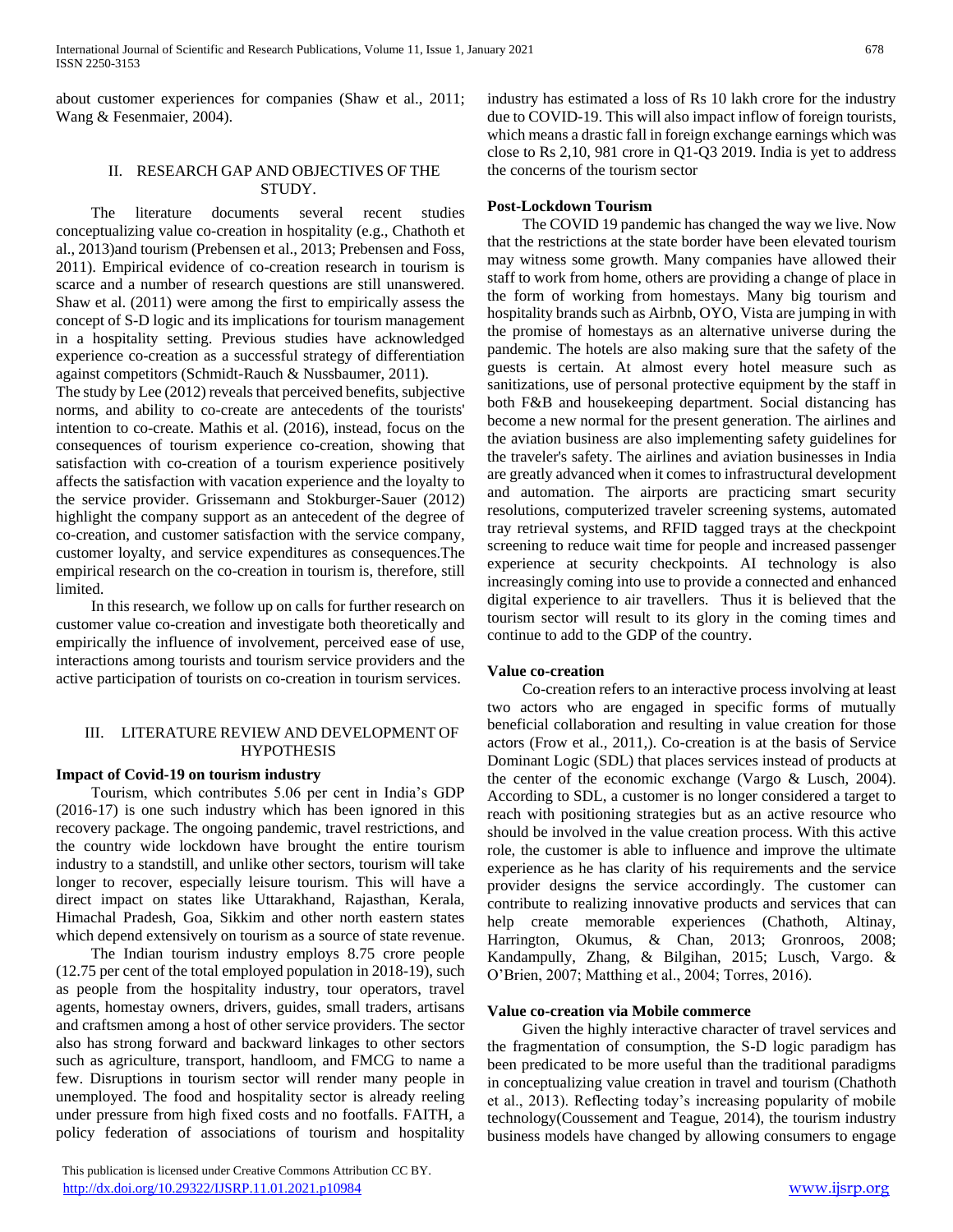more interactively than ever .Consumers can use location-based services and accept only services that fit their preferences, and thus leading to personalized direct interactions. (Grönroos, 2011). The paper investigates the influence of involvement, perceived ease-of-use, interaction and active participation on customer value co creation. These factors are representative of the components that impact on encounters of value co-creation according to the conceptual model of Payne et al. (2009): customer processes, supplier processes and additional sources of brand knowledge

### **Involvement and co-creation**

 The relationship between category involvement and customer co-creation has not been evidenced yet but is a research proposition of France et al. (2015), who suggest that for cocreation to occur customers must have a sufficient level of involvement in the specific category of the brand. Involvement is a motivational variable reflecting the extent to which an activity is personally relevant to the individual (Zaichkowsky, 1994). Payne et al. (2009) suggest that those customers that share values and concerns related to a specific task would be more willing to cocreate; by co-creating, customers embed themselves in the process of learning about the product category. As Nambisan and Baron (2009) state, the more important the product is to a customer, the more he or she has a stake in the co-creation task and, therefore, the more likely he or she is to participate in online co-creation. The level of involvement defines the mode of decision making for the customer. According to the elaboration likelihood model more involved the customer, he will indulge in extended decision making, more inclined towards co-creation to make sure he gets the products/services tailor made to his specifications. From a list of potential motivators to co-create in virtual words, Zwass (2010) identifies passion for a task and learning through co-creation from and with others; these are attributes that belong to the concept of involvement in the product category, Thus, it can be expect that highly involved customers will be likely to undertake online cocreation:

### *H1: Involvement positively affects customer value co-creation.*

### **Perceived ease of use and co-creation**

 The perceived expertise of the customer, or their selfefficacy related to the task, will also affect the intention to cocreate or the actual co-creation behaviour (Bendapudi and Leone, 2003; Xie et al., 2008). In online co-creation processes, customers have to learn to participate through an online platform. The perceived ease-of-use of a technological system is a variable drawn from the technology acceptance model – TAM (Davis, 1989), which has been widely employed as an antecedent of the usage of a technology for performing a task. Higher perceived ease-of-use of the internet for co-creation will act as an intrinsic motivation to participate as it will reduce the barriers to perform the task

### *H2: Perceived ease-of-use of the mobile application platform positively affects customer value co creation*..

**Interaction between tourists and tourism service providers and customer value co creation**.

 Payne, Storbacka, and Frow (2008) recognize the fundamental role of interactions and introduce the encounter process as part of their conceptual framework to explain the travel experience of co-creation for customers. The authors define it as a process of interactions and transactions occurring between the tourists and the tourism service providers at the destination during moments of contact in which both parties are involved. According to these authors, there are critical encounters that may positively or negatively influence co-creation. According to Chathoth et al. (2014b), effective communication between tourism service providers at the destination and tourists is an important factor for tourist involvement and consequently for co-creation. Therefore, interaction is considered to be an important factor in experience co creation because firms can achieve a competitive advantage by dialoguing in a personal way with customers at all points of the relationship, these points being the locus of experience co-creation (Prahalad & Ramaswamy, 2004a). Based on the above discussions, the following hypothesis can be proposed:

### *H4. The interaction between tourists and tourism service providers has a positive effect on experience co-creation in tourism.*

### **Active participation and customer value co-creation**

 Co-creation presupposes the combination of customers' resources with those of organizations (Chathoth et al., 2016; Hoyer, Chandy, Dorotic, Krafft & Singh, 2010). According to Andersson (2007), customers contribute to the final step of the production process by combining their resources with those of organizations and co-creating their own experiences, implying the transformation of customers from passive to active partners (Chathoth et al., 2013). Carù and Cova (2007) suggest that customers can be actively or passively involved. Passively, organizations have control over the relationship, whereas active participation allows customers to immerse themselves in an experience, taking responsibility for each step in the process. In other words, in order to actively engage customers, an effort on the part of organizations must be aimed at adopting a customer perspective. In this way, the customers' needs and expectations can be better met (Chathoth et al., 2014b). Prahalad and Ramaswamy (2004a) affirm that experience co-creation is influenced by the active involvement of customers before, during, and after consumption. The challenge for the organizations is actively engaging customers by providing them a space in which they may combine their resources and thereby generate a variety of potential co-created experiences (Ramaswamy & Gouillart, 2010). The active role of tourists is especially important in the cocreation of tourism experiences because successful experiences should be personalized and require the direct intervention of tourists with their own resources. Thus the hypothesis

*H5. The active participation of tourists in the entire experiential process has a positive effect on experience co-creation in tourism.*

# IV. RESEARCH METHODOLOGY

**4.1 Context of the study**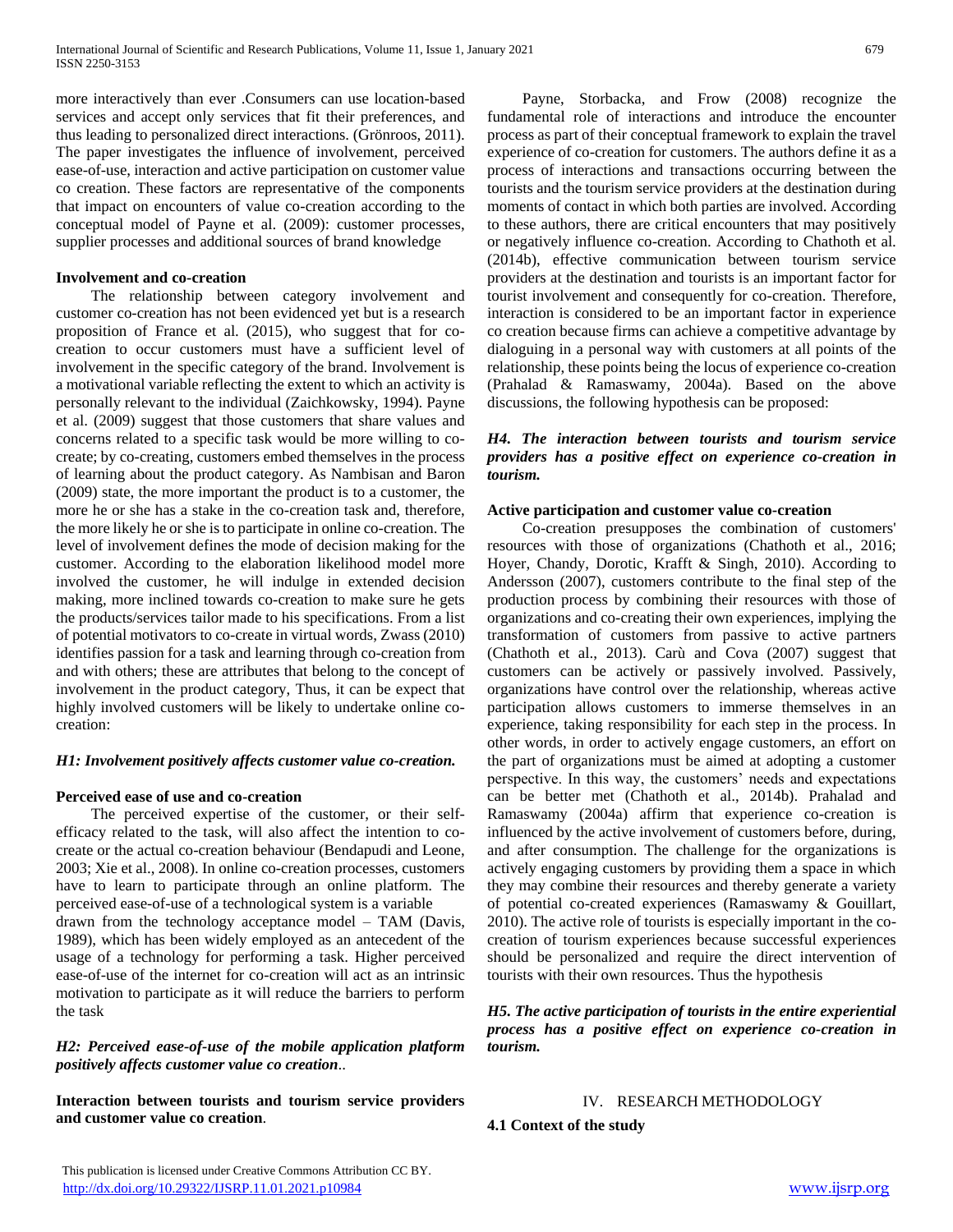The context of the study is the tourism industry because of the enhanced relevance of co creation in tourism and also scarcity of empirical research in the same. For the purpose of integrating mobile commerce with tourism, all the applications available on app store (IOS) /play store(Android)that can serve as a platform for the consumer to co create a travel package were included in the questionnaire. This was done to ascertain the degree of awareness among the users regarding various applications that facilitate customer value co-creation.

# **4.2 Research design**

 The research hypotheses were tested through a quantitative approach in which data was collected based on a survey due to its suitability with the purpose and nature of the study in question. The focus of the research is on the young travellers who are desirous of exploring new places in the upcoming holidays. The central idea is to comprehend the degree to which the consumer is involved in the arrangement process and not the co-created product itself. More specifically, we focused on the co-creation process rather than on the outcome of this process.

# **4.3 Measures**

 The constructs are measured by a set of multiple five-point Likert scales ranging from "strongly disagree" (1) to "strongly agree" (5), realized by combining existing scales in the literature. Furthermore, as affirmed by Revilla, Saris, and Krosnik (2014)**,** five-point scales yield better quality data than scales with more points.

 The instrument is divided into three sections, where section A asked the qualifying questions such as whether in the last two years, have respondents had planned/booked a holiday package, did they get the holiday package designed as per their own requirements, and did they buy that holiday package online. Section B had questions regarding the constructs, the items of which are adapted from the literature. The scale for involvement was adapted from Novak et al., 2000) and had 5 items. Perceived ease of use was measured using 4 item scale given by Teo, et all 1999. The three items related to the interaction between tourists and tourism service providers at the destination were adapted from Grissemann and Stokburger- Sauer (2012) and Mathis et al. (2016). Three items on the active participation of tourists during their experiences were adapted from Mathis et al. (2016) and Peterson et al. (2005). The degree of co-creation was measured using four items, which were adapted from Grissemann and Stokburger-Sauer (2012).

 A list of all the mobile applications that can assist the respondents in co creating the travel package were also included. The third section included demographic questions.

# **4.4 Data collection and Data Analysis.**

 The data was collected through the self administered questionnaire in a pen and paper format and online survey method. The individuals were asked to answer the questions about the mobile application they co-created with most recently, which they could choose from an extensive list of travel and tourism applications or else write a valid name.

 Individuals who had planned/booked a holiday in the last two years and also got the package tailor made according to their own requirements only filled the whole questionnaire. In the present study a total of 186 responses were collected. Since most of the responses were from the online method, the problem of missing values and unanswered questions was taken care of as all the questions were marked compulsory.

 The reliability of the constructs under study was checked through cronbach alpha(table I), the value of which was above the acceptable 0.7.

|                        | Involvement | Perceived ease of Interaction<br>use |       | Active<br>participation | Co creation |
|------------------------|-------------|--------------------------------------|-------|-------------------------|-------------|
| Эf<br>No.              |             |                                      |       |                         |             |
| Dimensions             |             |                                      |       |                         |             |
| Cronbach Alpha   0.804 |             | 0.899                                | 0.930 | 0.755                   | 0.794       |

# **Table I: Reliability coefficients.**

# V. RESULTS

 The demographic information is summarised in table II. The study results shows that majority of the respondents were from the state of Haryana (49%) followed by equal participation by Punjab and Chandigarh (18% each) and Himachal Pradesh (13%). Most of the respondents were post graduates (50%) and belonged to the salaried class(48.4%). With regards to travel behaviour 63% of the respondents travelled with their families, 22.6% travelled with friends and only 3.2% travelled alone.

# **Table II: Demographic information and travel behaviour of respondents.**

| Variable | requency | 'ercentage % |
|----------|----------|--------------|

 This publication is licensed under Creative Commons Attribution CC BY. <http://dx.doi.org/10.29322/IJSRP.11.01.2021.p10984> [www.ijsrp.org](http://ijsrp.org/)

| Gender       | Male<br>92          | 49.5 |
|--------------|---------------------|------|
|              | 94<br>Female        | 50.5 |
| Age          | 15-29<br>91         | 48.9 |
|              | 72<br>30-44         | 38.7 |
|              | 45-59<br>14         | 7.5  |
|              | 60 &above<br>9      | 4.8  |
| <b>State</b> | 92<br>Haryana       | 49.5 |
|              | 35<br>Punjab        | 18.8 |
|              | Chandigarh          | 18.3 |
|              | 34                  | 13.4 |
|              | Himachal<br>Pradesh |      |
|              | 25                  |      |
| Education    | Undergraduate       | 4.8  |
|              | 9                   | 37.1 |
|              | Graduate<br>69      | 50.5 |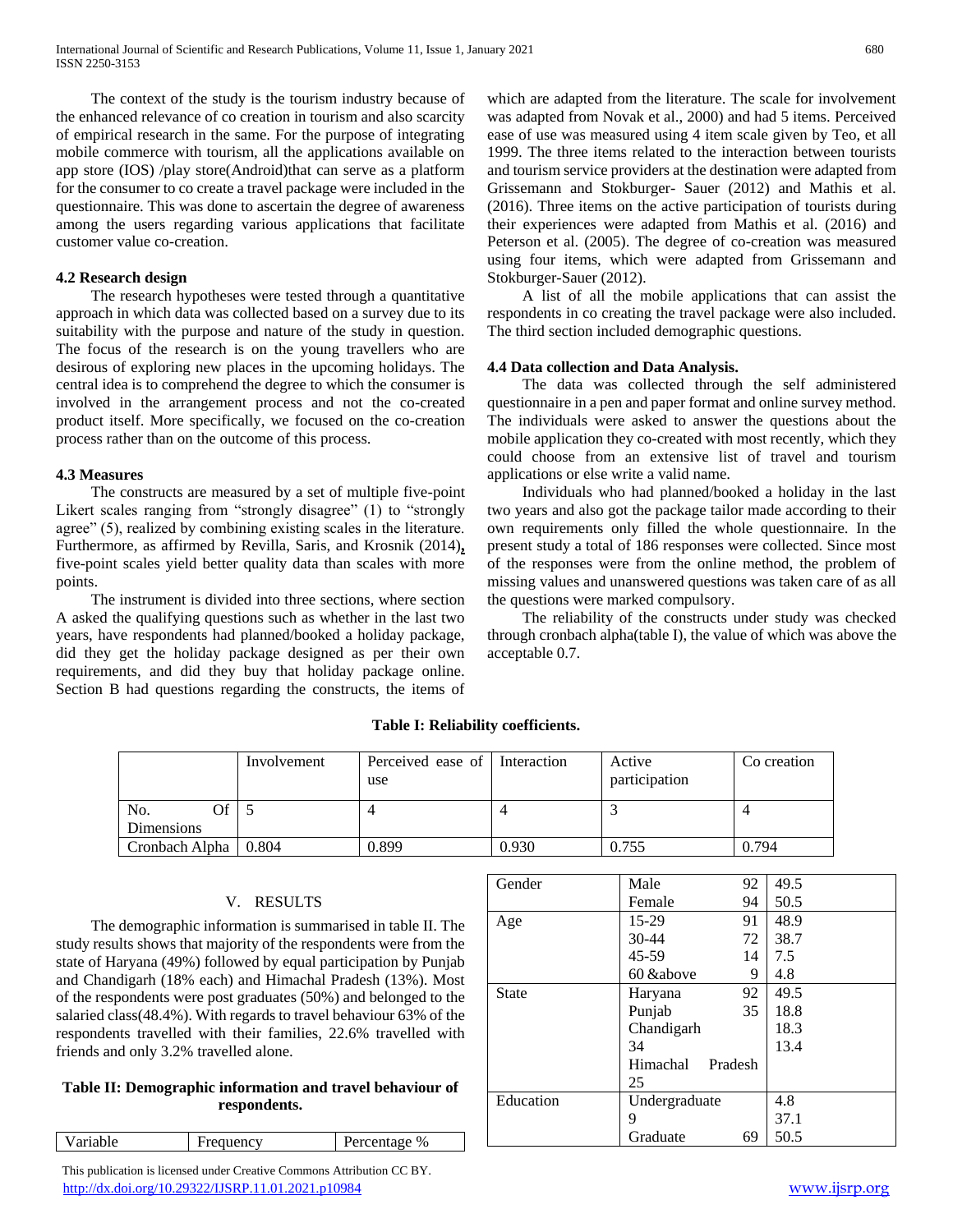|                | Post              | graduate | 3.2  |
|----------------|-------------------|----------|------|
|                | 94                |          | 4.3  |
|                | Doctorate         | 6        |      |
|                | Others            | 8        |      |
| Occupation     | Salaried          | 90       | 48.4 |
|                | <b>Business</b>   | 25       | 13.4 |
|                | Professional      |          | 11.3 |
|                | 21                |          | 4.8  |
|                | Retired           | 9        | 15.1 |
|                | <b>Students</b>   | 28       | 7    |
|                | Others            | 13       |      |
| Companion      | Alone             | 6        | 3.2  |
|                | Family            | 117      | 62.9 |
|                | Friends           | 42       | 22.6 |
|                | Significant other | 7        | 3.8  |
|                | Organised group   | 5        | 2.7  |
|                | Others            | 9        | 4.8  |
| Marital status | Never             | married  | 46.2 |
|                | 86                |          | 51.6 |
|                | Married           | 96       | .5   |
|                | Widowed           | 1        | 1.6  |
|                | Divorced          | 3        |      |

 Before evaluating the structural model, we analyze the measurement model. Following the theoretical guidelines (Hair et al., 1999) we carry out a factorial analysis using structural equations and taking into account four criteria: the significance

and value of the factorial loadings, the individual reliability of each item and the model's fit indices.

CMIN/DF  $(\chi^2 / df)$  is the minimum discrepancy divided by its degrees of freedom; the ratio should be close to 1 for correct models. Wheaton et al*.* (1977) suggest a ratio of approximately five or less 'as beginning to be reasonable. The measurement model had CMIN/DF =3.161 which is to be considered a reasonable fit.

 According to Arbuckle (2005), the **RMSEA** value of about 0.05 or less would indicate a close fit of the model in relation to the degrees of freedom. In this measurement has a RMSEA=.073 which again shows a reasonable fit.

 The CFI value should be between 0 and 1. A value close to 1 indicates a very good fit. In the measurement model CFI=.801. The TLI value lies between 0 and 1, but is not limited to this range. A value close to 1 indicates a very good fit .A value greater than 1 indicates an over-fit of the model. Here TLI=.768. The GFI value is always less than or equal to 1. A value close to 1 indicates a perfect fit. The GFI for the measurement model was .736. Since the indices were close to the cut off and the model was a reasonable fit, it was considered for further analysis.

 The structural model present appropriate values in general for the goodness of fit indices( CMIN/Df=3.958, GFI=.666 , CFI=.713 , RMR = .219 , RMSEA=.078 , TLI=.682)

 Table III has the correlation coefficients which is a statistical measure that calculates the strength of the relationship between the relative movements of two variables. The values range between - 1.0 and 1.0

# **Table III: Correlation coefficients.**

|                       | Involvement | Perceived<br>ease<br>of use | Interaction | Active<br>participation | Co creation |
|-----------------------|-------------|-----------------------------|-------------|-------------------------|-------------|
| Involvement           |             | $.488**$                    | $.244***$   | $.467**$                | $.467**$    |
| Perceived ease of use | $.488**$    |                             | $.436**$    | $.462**$                | $.425***$   |
| Interaction           | $.244***$   | $.436***$                   |             | $.514***$               | $.270**$    |
| Active participation  | $.467**$    | $.462**$                    | $.514***$   |                         | $.576***$   |
| Co creation           | $.467**$    | $.425***$                   | $.270**$    | $.576***$               |             |

\*\* All the values are significant.

 The correlation coefficients among the variables were significant. There was a need to assess the impact of variables on co creation and also explain the level of variation each antecedent has on co creation. The impact of each variable on co-creation is reported in table IV. The independent variables are perceived ease of use, involvement, interaction and active participation and co creation is the dependent variable.

# **Table IV: Impact of antecedents on co creation. Result of regression analysis.**

| Independent Variables. | <b>Regression Results</b> |
|------------------------|---------------------------|
|                        |                           |

 This publication is licensed under Creative Commons Attribution CC BY. <http://dx.doi.org/10.29322/IJSRP.11.01.2021.p10984> [www.ijsrp.org](http://ijsrp.org/)

| Involvement           | $R^2$ = .218, $F(1,184)$ =51.234,  |
|-----------------------|------------------------------------|
|                       | p<.01                              |
| Perceived ease of use | $R^2$ = .181, $F(1,184)$ = 40.570, |
|                       | p<.01                              |
| Interaction           | $R^2$ = .251, $F(1,184)$ =61.580,  |
|                       | p<.01                              |
| Active participation. | $R^2$ = .331, $F(1,184)$ =91.137,  |
|                       |                                    |

# VI. FINDINGS

 The research model had contemplated four independent variables and their impact on co-creation : involvement as an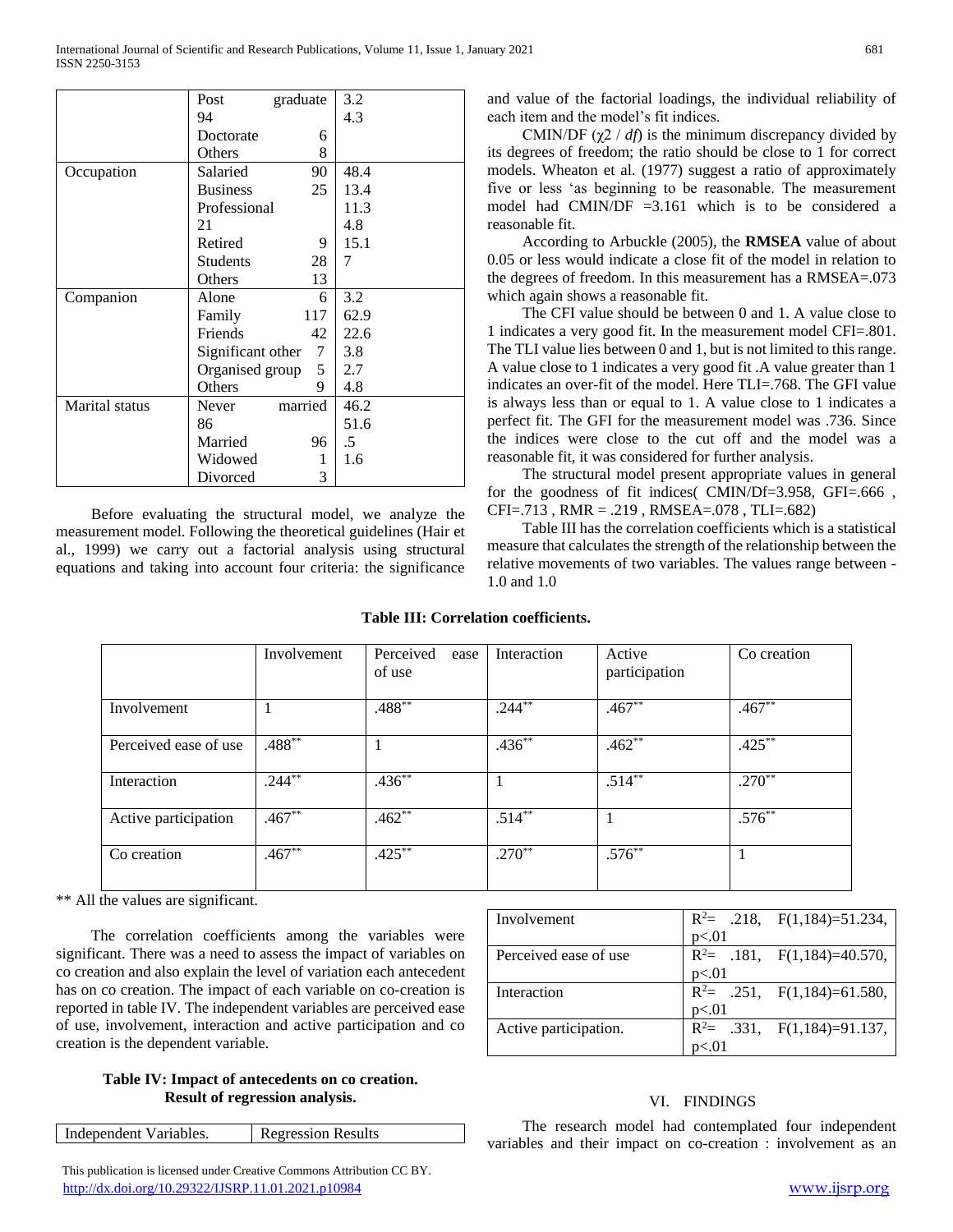exponent of individual characteristics that affect customer processes, and variable that was specific to the online context – perceived ease-of-use of the online co-creation platform, the consumer related variables being interaction and active participation.

Taking into consideration the above mentioned variables, it was found that involvement in planning and designing the whole trip had a significant impact on value co creation. Involvement in planning explains 21.8% variation in co creation and interaction of the tourist and the tourism service provider has the most impact on co-creation explaining 25.1% variation. Other variables that explain major variation in co creation are active participation by the consumer in deciding the intricacies of the trip was also significant (explain 33.1% variation in co creation) and perceived ease of use (explain 18.1% variation in co creation).The structural model specifying the direction of the relationship among the variables gave a reasonable fit of the model.

 The relationships between "active participation of the tourist during the experience" and "interaction between the tourist and tourism service providers". was not hypothesized in the proposed model but arose to obtain a more adequate model. This is an important finding because it highlights that the consumers who actively participate in the co creation are more inclined to have longer interactions with the service provider. This further gives ample opportunity to the service provider to foster long term relationships with the customers.

 The respondents surveyed mobile applications to design their holiday package and get the best deal. The mobile applications used by most of the respondents were make my trip, Goibibo, trip advisor, tripito, bookings.com.

### **1. Implications**

 This study has relevant implications for firms that are interested in developing and managing online co-creation activities with customers. The results also provide managers some hints on how to stimulate co-creation behaviours. First of all, they should design a user-friendly co-creation platform as perceived ease-of-use is explicating online co-creation to a high degree; then, they should communicate how easy it is to perform co-creation online as a low perceived ease-of-use is a barrier that may be related to poor design or a lack of customer familiarity with the online co-creation task. The active participation of tourists is the main antecedent of co-creation in tourism. The degree of cocreation has improved due to tourists' decision to challenge their skills and abilities during travel, adoption of a hands-on approach, and active involvement in the activities provided by the destination.

 The mobile applications surveyed by the respondents were not necessarily used to make payments, as 71 respondents(38%) did not buy the package online but got the package designed. So the marketers can use this information to persuade consumers to make online payments as well.

### 2. **Limitations and Future Direction**.

 Although this study offers considerable insights into cocreation in a tourism service context, it entails a few limitations that should be acknowledged. The research was purposely limited to the travel and tourism sector as this is one of the leading sector that uses digital communication channels and, thus, is also a good

 This publication is licensed under Creative Commons Attribution CC BY. <http://dx.doi.org/10.29322/IJSRP.11.01.2021.p10984> [www.ijsrp.org](http://ijsrp.org/)

exponent of online co-creation. Notwithstanding, future research could explore additional sectors to increase the validity of the results. This study was conducted with data only from a similar type of population that is the young travellers. This study can be taken forward to compare the results among different age groups to comprehend as to which age group is more inclined towards cocreation. This current model was designed to be parsimonious, to create a core theoretical foundation that can be easily operationalized in various value co-creation contexts. Further research could construct more complex models in order to explain the complex relationships leading to the co-creation and assessment of value in hospitality.

### **REFERENCES**

- [1] Andersson, T. D. (2007). The tourist in the experience economy. Scandinavian Journal of Hospitality and Tourism, 7(1), 46e58.
- [2] Bendapudi, N. and Leone, R.P. (2003), "Psychological implications of customer participation in coproduction", Journal of Marketing, Vol. 67 No. 1, pp. 14-28.
- [3] Carù, A., & Cova, B. (2015). Co-creating the collective service experience. Journal of Service Management, 26(2), 276e294.
- [4] Chathoth, P. K., Altinay, L., Harrington, R. J., Okumus, F., & Chan, E. S. W. (2013). Coproduction versus co-creation: A process based continuum in the hotel service context. International Journal of Hospitality Management, 32, 11e20.
- [5] Chathoth, P. K., Ungson, G. R., Altinay, L., Chan, E. S. W., Harrington, R. J., & Okumus, F. (2014b). Barriers affecting organizational adoption of higher order customer engagement in tourism service interactions. Tourism Management, 42, 181e193.
- [6] Chathoth, P. K., Ungson, G. R., Harrington, R. J., Altinay, L., & Chan, E. S.W. (2016). Cocreation and higher order customer engagement in hospitality and tourism services. A critical review. International Journal of Contemporary Hospital Management, 28(2), 222e245.
- [7] Chathoth, P. K., Ungson, G. R., Harrington, R. J., Altinay, L., Okumus, F., & Chan, E. S. W. (2014a). Conceptualization of value co-creation in the tourism context. In N. K. Prebensen, et al. (Eds.), Creating experience value in tourism (pp.33e47). Wallingford: CAB International.
- [8] Chathoth, P., Altinay, L., Harrington, R.J., Okumus, F., Chan, E.S.W., 2013.Co production versus co-creation: a process based continuum in the hotelservice context. Int. J. Hosp. Manag. 32 (1), 11-20.
- [9] Chathoth, P.K., Ungson, G.R., Altinay, L., Chan, E.S.W., Harrington, R., Okumus, F.,2014. Barriers affecting organisational adoption of higher order customer engagement in tourism service interactions. Tour. Manag. 42, 181– 193.
- [10] Coussement, M.A., Teague, T.J., 2014. The new customer-facing technology: mobileand the constantly connected consumer. J. Hosp. Tour. Technol. 4 (2), 177–187.
- [11] Etgar, M. (2008). A descriptive model of the consumer co-production process.Journal of the Academy of Marketing Science, 36(1), 97e108.
- [12] Frow, P., Payne, A., & Storbacka, K.. (2011). Co-creation: A typology and conceptualframework. Presented at the Australian & New Zealand Marketing Academy conference ANZMAC 2011, Perth, 2011 (pp. e). Perth, Australia. work. Presented at the Australian & New Zealand Marketing Academy conference ANZMAC 2011, Perth, 2011 (pp. e). Perth, Australia.
- [13] Gr€onroos, C. (2008). Service Logic Revisited: Who Creates Value? And Who Co- Creates? European Business Review, 20(4), 298e314.
- [14] Grissemann, U. S., & Stokburger-Sauer, N. E. (2012). Customer co-creation of travel services: The role of company support and customer satisfaction with the cocreation performance. Tourism Management, 33(6), 1483e1492.
- [15] Grönroos, C., 2011. Value co-creation in service logic: a critical analysis. Mark.Theory 11 (3), 279–301.
- [16] Heitmann, M., Lehmann, D.R. and Herrmann, A. (2007), "Choice goal attainment and decision and consumption satisfaction", Journal of Marketing Research, Vol. 44 No. 2, pp. 234-250.